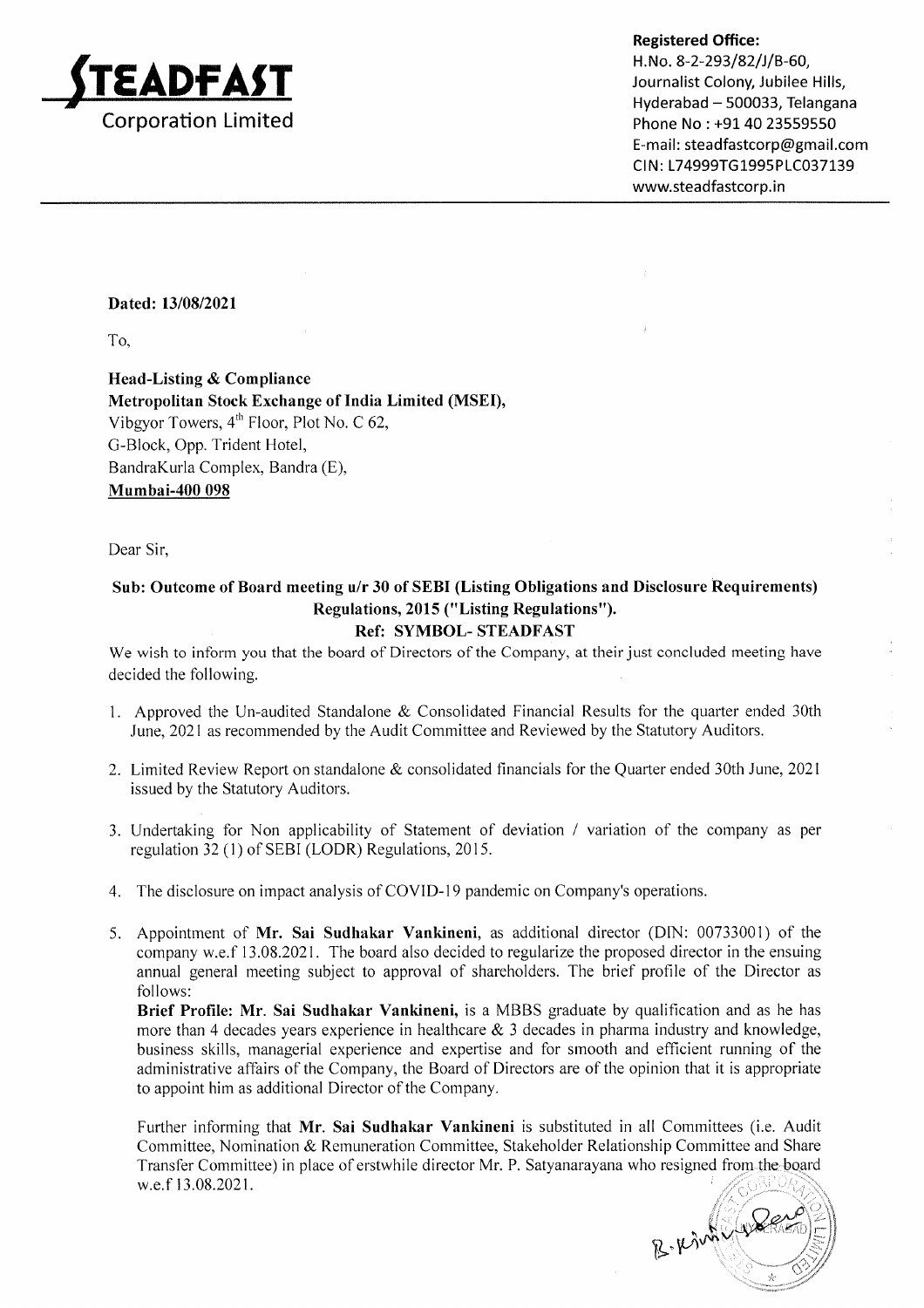

Hyderabad - 500033, Telangana Phone No : +91 40 23559550 E-mail: steadfastcorp@gmail.com CIN: L74999TG1995PLC037139 www.steadfastcorp.in

- 6. Revision/decrease in remuneration of Dr.KeesraVivek Reddy, Managing director (DIN: 07907507) of the Company from Rs. 1,00,000/- to Rs. 50,000/- per month w.e.f 01.04.2021 for un expired period of his term, subject to approval of shareholders.
- 7 Approval of the Resignation of Mr. Potluri Satyanarayana, Non-Executive Director (DIN: 02183914) of the Company W.e.f. l3'h August 2021 from closing hours of the Company.
- 8. Re-appointment of M/s. Ramasamy Koteswararao & Co LLP., as Statutory Auditors of the Company for second term for a period of 5 years from conclusion of the  $26<sup>th</sup>$  Annual General meeting to till completion of 3l" Annual General meeting of the Company.
- <sup>9</sup> Approval of Board's Report along with annexures for the financial year 2020-21 including notice of  $26<sup>th</sup>$  AGM to be held on  $30<sup>th</sup>$  September 2021.
- 10. Appointment of Scrutinizer Mr. V. Bhaskara Rao, Practicing Company Secretary to act as scrutinizer for 26'h AGM to be held on 30'h September 2021.

Meeting commenced at  $2.00$  P.M. and concluded at  $-6.12$  P.M.

This is for your information and records.

Thanking You, Yours Faithfully, For Steadfast Corporation Limited

B' Señvàv Likella<br>B. Srinivasarao Company Secretary & Compliance Officer

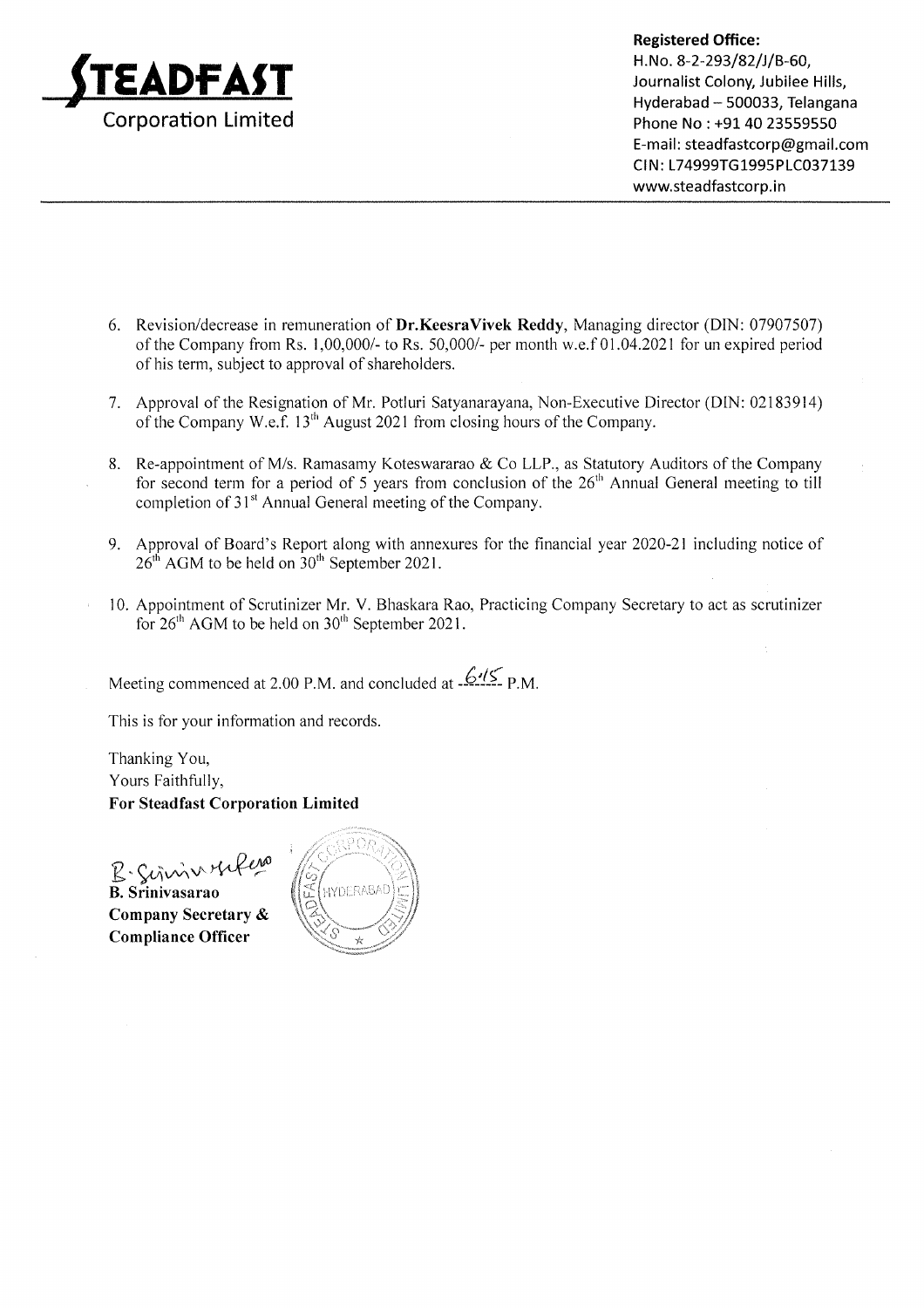

#### Registered Office:

H. No. 8-2-293/82/J/B-60, Journalist Colony, Jubilee Hills, Hyderabad - 500033, Telangana Phone No : +91 40 23559550 E-mail: steadfastcorp@gmail.com CIN: L74999TG1995PLC037139 www.steadfastcorp.in

#### Dated: 13/08/2021

To,

Head-Listing & Compliance Metropolitan Stock Exchange of India Limited (MSEI), Vibgyor Towers,  $4<sup>th</sup>$  Floor, Plot No. C 62, G-Block, Opp. Trident Hotel, BandraKurla Complex, Bandra (E), Mumbai-400 098

# Dear Sir, Sub: Compliance with Clause 33 of the SEBI (LODR), 2015. Ref: ISIN: INE089801013 & Symbol: STEADFAST

\*\*\*\*r(

With respect to the subject cited above, we wish to inform you that, the board in its meeting held on Friday, the 13<sup>th</sup> day of August, 2021 at Registered Office of the Company situated at H.No.8-2-293/82/J/B-60, Journalist Colony, Jubilee Hills, Hyderabad - 500033, Telangana, inter alia, considered and approved the Un-Audited Standalone & Consolidated Financial Results for the quarter ended  $30<sup>th</sup>$ June, 2021 as recommended by audit committee and approved by the Board of Directors of the Company.

We hereby submit the Copy of Approved Unaudited Standalone & Consolidated Financial Results for the quarter ended 30<sup>th</sup> June, 2021 and Limited Review Reports.

Meeting commenced at 2.00 P.M. and concluded at  $\cancel{\mathcal{L}}$ - $\cancel{1\mathcal{L}}$ -P.M.

This is for your information and records

Thanking You,

Yours Faithfully, For Steadfast Corporation Limited

B. Sinningerfere B. Srinivasa Rao

Company Secretary & Compliance Officer

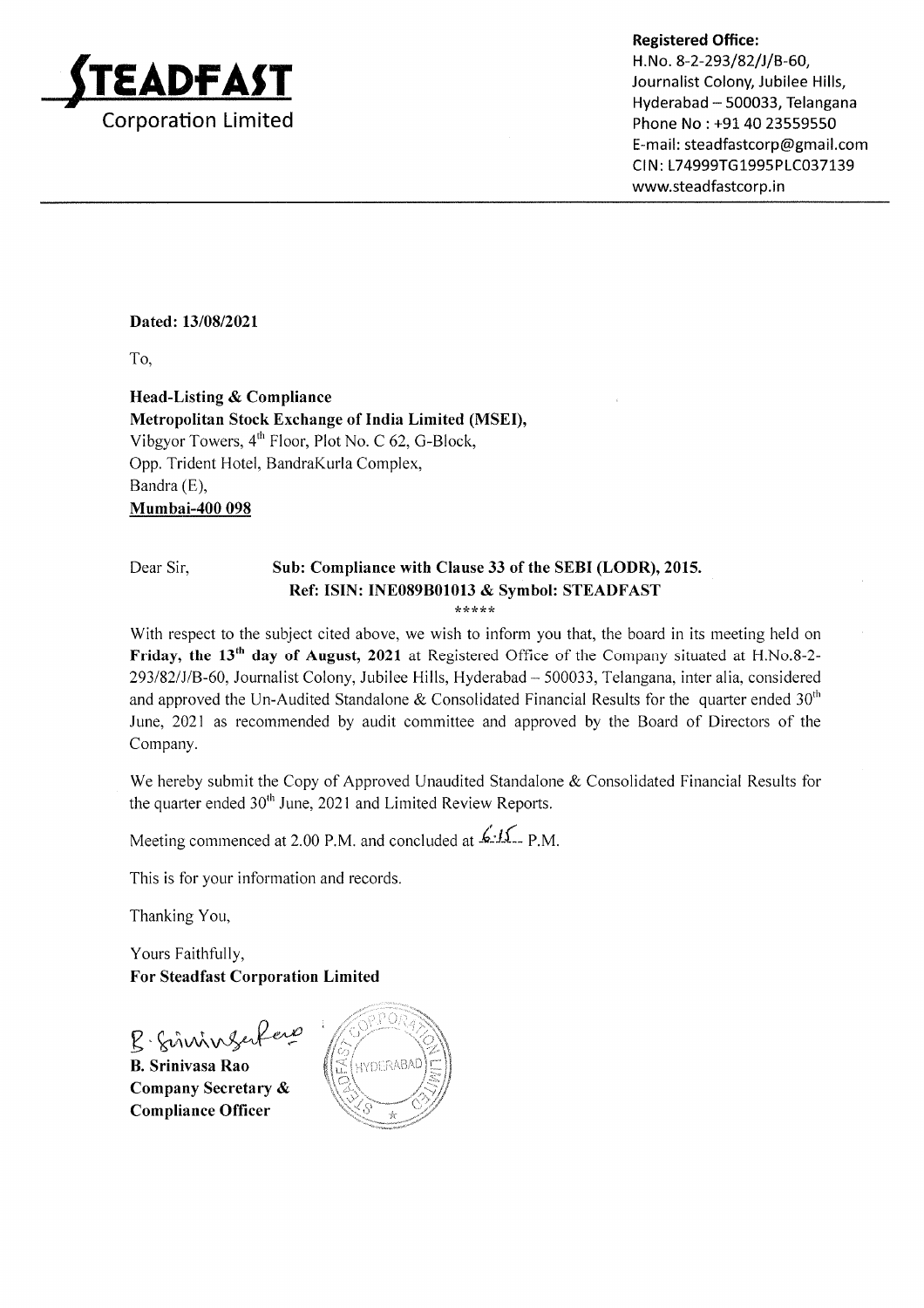

Registered Office: H.No. 8-2-293/82/J/B-60, Journalist Colony, Jubilee Hills, Hyderabad - 500033, Telangana Phone No : +91 40 23559550 E-mail : steadfastcorp@gmail.com CIN: L74999TG1995PLC037139 www.steadfastcorp.in

|                | <b>Steadfast Corporation Limited</b>                                                    |               |                |            |                                      |
|----------------|-----------------------------------------------------------------------------------------|---------------|----------------|------------|--------------------------------------|
|                | Statement of Standalone Unaudited Financial Results for the Quarter ended 30 June, 2021 |               |                |            |                                      |
|                |                                                                                         |               |                |            | <b>Amount in Rs.lakhs except EPS</b> |
| S1             | <b>Particulars</b>                                                                      | Quarter ended |                |            | <b>Year Ended</b>                    |
| No             |                                                                                         | 30.06.2021    | 31.03.2021     | 30.06.2020 | 31.03.2021                           |
|                |                                                                                         | Unaudited     | <b>Audited</b> | Unaudited  | Audited                              |
| 1              | Income from operations net                                                              | 4.04          | 4.09           | 3.04       | 72.39                                |
| $\overline{2}$ | Other Income                                                                            | 10.06         | 27.19          | 11.77      | 55.76                                |
| 3              | Total Income $(1+2)$                                                                    | 14.10         | 31.28          | 14.81      | 128.15                               |
| $\overline{4}$ | <b>Expenses</b>                                                                         |               |                |            |                                      |
|                | a)Cost of Execution                                                                     | 0.55          | 0.55           | 0.39       | 58.67                                |
|                | b)Employee benefit expenses                                                             | 4.42          | 5.92           | 5.10       | 23.54                                |
|                | c)Depreciation and amortisation expense                                                 | 3.18          | 3.45           | 4.18       | 15.27                                |
|                | d)Finance Costs                                                                         | 0.01          | 0.01           | 0.00       | 0.02                                 |
|                | e)Other operating expenses                                                              | 3.96          | 4.72           | 4.03       | 15.44                                |
|                | <b>Total Expenses</b>                                                                   | 12.11         | 14.65          | 13.70      | 112.94                               |
| 5              |                                                                                         |               |                |            |                                      |
|                | Profit beforeshare in net profit/(loss) of associate/ Firm (3-4)                        | 1.99          | 16.63          | 1.11       | 15.21                                |
|                | Share in net profit/(loss) of Associate / Firm                                          | 0.00          | $-17.54$       | 0.00       | $-17.90$                             |
| 6              | <b>Profit Before Tax</b>                                                                | 1.99          | $-0.91$        | 1.11       | $-2.69$                              |
| $\tau$         | <b>Tax Expense</b>                                                                      |               |                |            |                                      |
|                | a)Current tax                                                                           | 0.00          | 0.54           | 0.55       | 0.54                                 |
|                | b)Deferred tax                                                                          | $-0.07$       | $-0.01$        | 0.00       | $-0.42$                              |
| $\bf 8$        | <b>Total Tax Expense</b>                                                                | $-0.07$       | 0.53           | 0.55       | 0.12                                 |
|                | <b>Net Profit For The Period</b>                                                        | 2.06          | $-1.44$        | 0.56       | $-2.81$                              |
| 9              | <b>Other Comprehensive Losses /Income</b>                                               |               |                |            | $\overline{\phantom{a}}$             |
| 10             | <b>Total Comprehensive Income</b>                                                       | 2.06          | $-1.44$        | 0.56       | $-2.81$                              |
| 11             | Paid up equity share capital (Face Value : 10 per share)                                | 713.10        | 713.10         | 713.10     | 713.10                               |
| 12             | <b>Total Other Equity</b>                                                               |               |                |            | 327.40                               |
| 13             | Basic and diluted earnings per share (In $\bar{z}$ )                                    | 0.03          | $-0.02$        | 0.01       | $-0.04$                              |

Notes :

I The unaudited interim condensed financial statements for the quarter ended 30th June202I have been taken on record by the Board of Directors at its meeting held on l3th August 2021 .The information presented above is extracted from the unaudited interim condensed financial statements. The interim condensed financial statements are prepared in accordance with the Indian Accounting Standards (lnd-AS) as prescribed under Section 133 of the Companies Act,20l3 read with Rule 3 of the Companies (Indian Accounting Standards) Rules, 20 l5 and Companies (lndian Accounting Standards) Amendment Rules, 2016.

Figures have been regrouped and rearranged wherever considered necessary in order to make them comparable with those of the current period. 2

The company operates in a single segment and the results pertain to a single segment. )

For Steadfast Corporation Limited

a

<sup>K</sup>Vivek Reddy Managing Director DIN: 07907507



Place : Hyderabad Date : 13.08.2021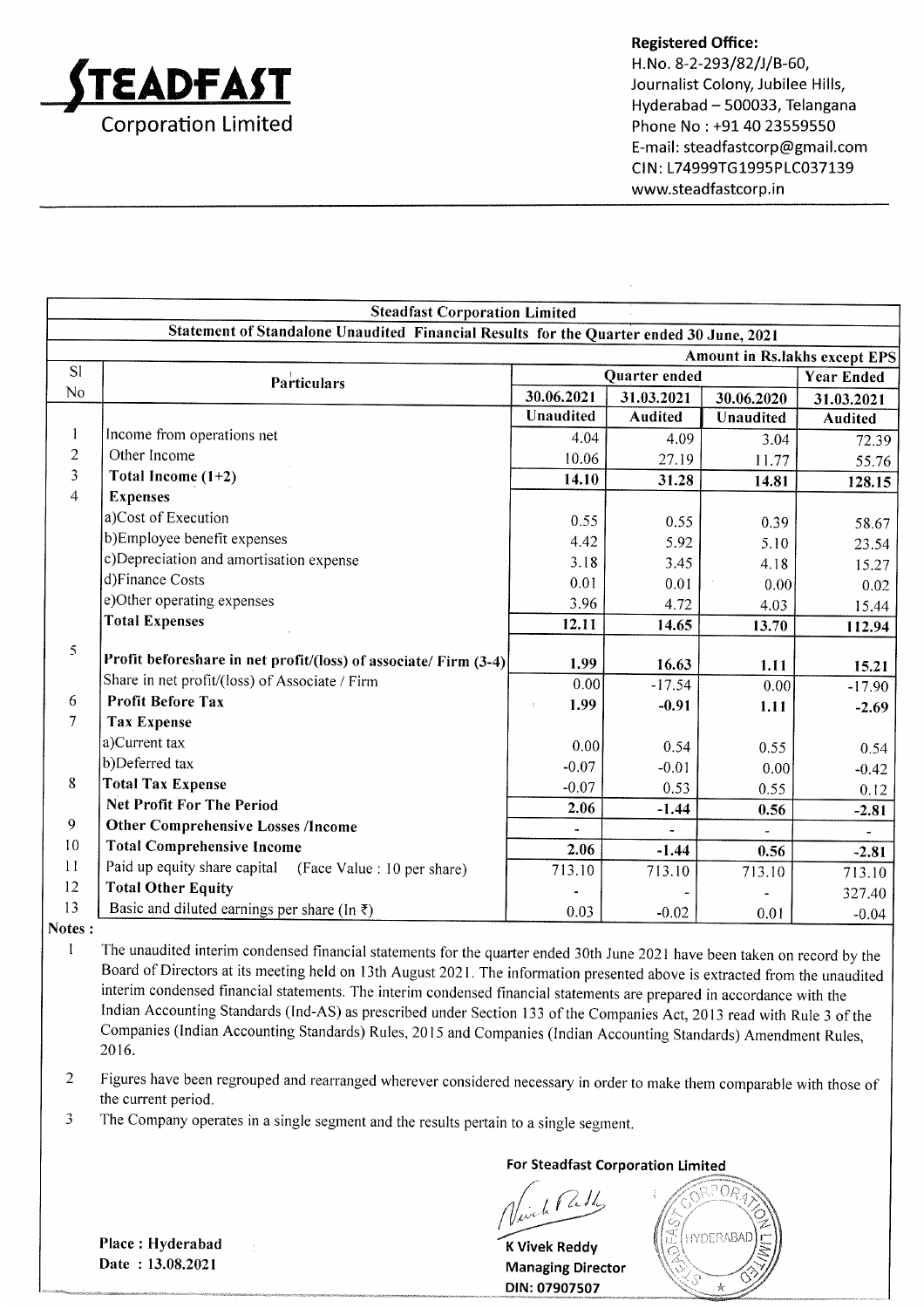

Limited review report on the Statement of unaudited standalone financial results of Steadfast Corporation Limited for the quarter ended 30 June <sup>2021</sup>

#### To

Board of Directors of Steadfast Corporation Limited

We have reviewed the accompanying Statement of unaudited standalone financial results of Steadfast Corporation Limited for the quarter ended 30 June 2021 ("the Statement").

This Statement, which is the responsibility of the Company's management and approved by the Board of Directors, has been prepared in accordance with the recognition and measurement principles laid down in Indian Accounting Standard 34 "lnterim Financial Reporting" ("lnd AS 34"), prescribed under Section <sup>133</sup> of the Companies Act,20l3, and other accounting principles generally accepted in India and in compliance with Regulation 33 of the Listing Regulations. Our responsibility is to issue a report on the Statement based on our review.

We conducted our review of the Statement in accordance with the Standard on Review Engagements (SRE) 2410 "Review of Interim Financial Information Performed by the Independent Auditor of the Entity" issued by the lnstitute of Chartered Accountants of India. This standard requires that we plan and perform the review to obtain moderate assurance as to whether the Statement is free of material misstatement. A review is limited primarily to inquiries of company personnel and analytical procedures applied to financial data and thus provides less assurance than an audit. We have not performed an audit and accordingly, we do not express an audit opinion.

Attention is drawn to the fact that the figures for the 3 months ended 31 March 2021 as reported in these financial results are the balancing figures between audited figures in respect of the full previous financial year and the published year to date figures up to the third quarter of the previous financial year. The figures up to the end of the third quarter of previous financial year had only been reviewed and not subjected to audit.

Based on our review conducted as above, nothing has come to our attention that causes us to believe that the accompanying Statement, prepared in accordance with applicable accounting standards and other recognised accounting practices and policies has not disclosed the information required to be disclosed in terms of Regulation 33 of the SEBI (Listing Obligations and Disclosure Requirements) Regulations,20lS including the manner in which it is to be disclosed, or that it contains any material misstatement.

For Ramasamy Koteswara Rao and Co LLP Chartered Accountants (Firm's Registration No.0103965/5200084)

 $\Gamma$  for  $\chi$ 

Murali Krishna Reddy Telluri Partner (Membership No. 223022) UDIN : 2 I 223 022 AAAAPM4202

Place: Hyderabad Date: l3-08-2021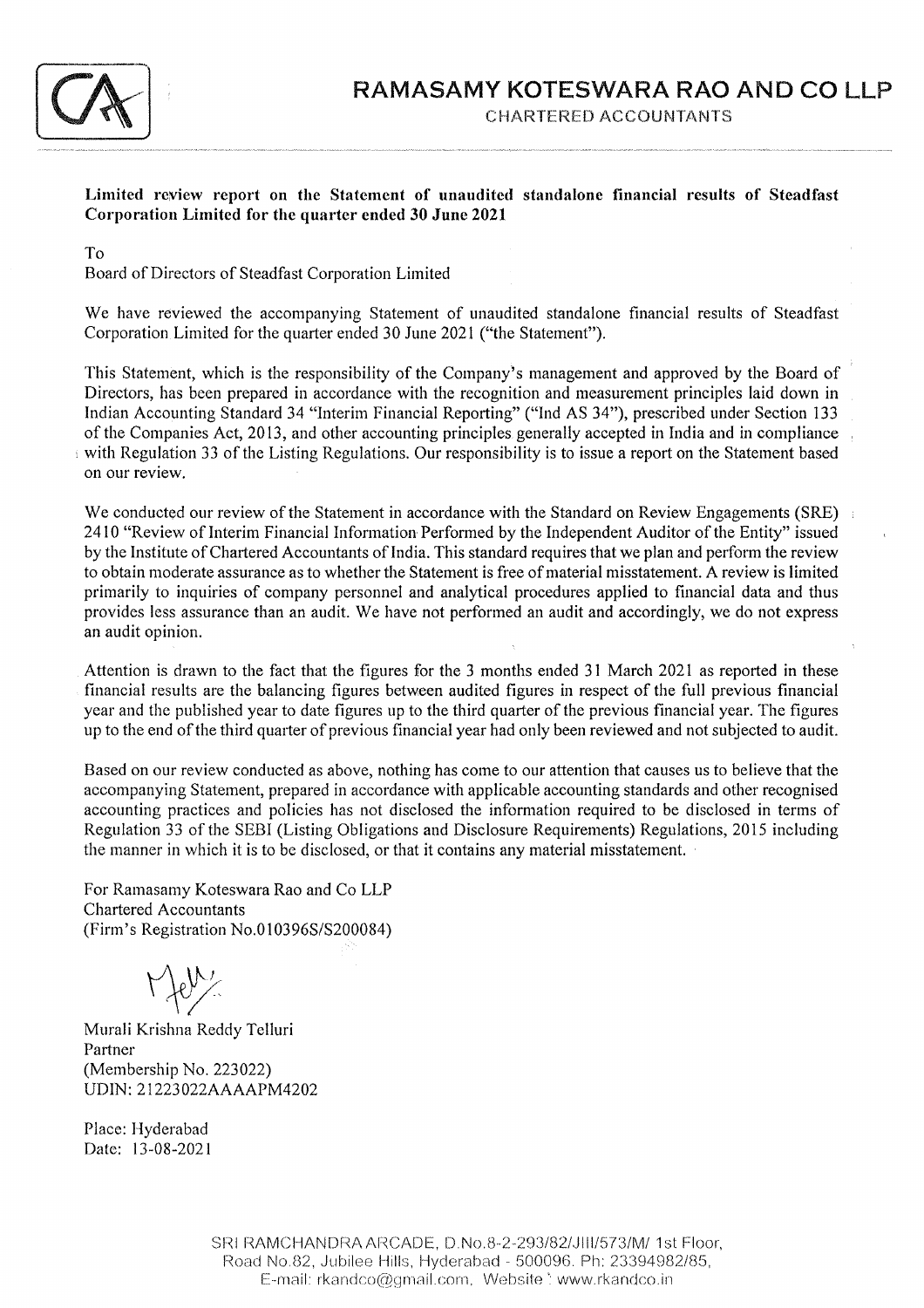

#### Registered Office:

H.No. 8-2-293/82/J/B-60, Journalist Colony, Jubilee Hills, Hyderabad - 500033, Telangana Phone No : +91 40 23559550 E-mail: steadfastcorp@gmail.com CIN: L74999TG1995PLC037139 www.steadfastcorp.in

|                                  | <b>Steadfast Corporation Limited</b>                                                                                          |                   |                |                   |                   |
|----------------------------------|-------------------------------------------------------------------------------------------------------------------------------|-------------------|----------------|-------------------|-------------------|
| $\overline{\overline{z}}$        | Statement of Consolidated Un-audited financial results for the quarter ended 30th June 2021                                   |                   |                |                   |                   |
| (Amount in Rs. Lakhs except EPS) |                                                                                                                               |                   |                |                   |                   |
| S1                               | <b>Particulars</b>                                                                                                            | Quarter ended     |                |                   | <b>Year ended</b> |
| No                               |                                                                                                                               | 30.06.2021        | 31.03.2021     | 30.06.2020        | 31.03.2021        |
| $\pm$                            |                                                                                                                               | <b>Un-Audited</b> | <b>Audited</b> | <b>Un-Audited</b> | <b>Audited</b>    |
| $\mathbf{1}$ .                   | Income from operations net                                                                                                    | 4.04              | 30.81          | 29.64             | 218.59            |
| 2                                | Other Income                                                                                                                  | 10.06             | 27.19          | 11.77             | 55.76             |
| 3                                | Total Income $(1+2)$                                                                                                          | 14.10             | 58.00          | 41.41             | 274.35            |
| $\overline{4}$                   | <b>Expenses</b>                                                                                                               |                   |                |                   |                   |
|                                  | a)Cost of Execution                                                                                                           | 0.55              | 0.49           | 1.09              | 65.33             |
|                                  | b)Employee benefit expenses                                                                                                   | 4.42              | 20.78          | 10.53             | 64.61             |
|                                  | c)Depreciation and amortisation expense                                                                                       | 3.18              | 40.60          | 17.84             | 120.63            |
|                                  | d)Finance Costs                                                                                                               | 0.01              | 0.01           | 0.00              | 0.02              |
|                                  | e) Other operating expenses                                                                                                   | 3.96              | 11.37          | 9.29              | 41.10             |
|                                  | <b>Total Expenses</b>                                                                                                         | 12.11             | 73.26          | 38.75             | 291.69            |
|                                  | Profit beforeshare in net profit/(loss) of associate/Firm (3-                                                                 |                   |                |                   |                   |
| 5                                | $\boldsymbol{4}$                                                                                                              | 1.99              | $-15.25$       | 2.66              | $-17.34$          |
|                                  | Share in net profit/(loss) of JV                                                                                              | 0.00              | 0.06           | 0.00              | 0.06              |
| 6                                | <b>Profit Before Tax</b>                                                                                                      | 1.99              | $-15.19$       | 2.66              | $-17,27$          |
| $\overline{7}$                   | <b>Tax Expense</b>                                                                                                            |                   |                |                   |                   |
|                                  | a)Current tax                                                                                                                 | 0.00              | 0.54           | 1.03              | 0.54              |
|                                  | b)Deferred tax                                                                                                                | $-0.07$           | $-0.01$        | 0.00              | $-0.42$           |
| 8                                | <b>Total Tax Expense</b>                                                                                                      | $-0.07$           | 0.53           | 1.03              | 0.12              |
|                                  | <b>Net Profit For The Period</b>                                                                                              | 2.06              | $-15.72$       | 1.63              | $-17.39$          |
| 9                                | <b>Other Comprehensive Losses /Income</b>                                                                                     |                   | $\blacksquare$ |                   |                   |
| 10                               | <b>Total Comprehensive Income</b>                                                                                             | 2.06              | $-15.72$       | 1.63              | $-17.39$          |
| 11                               | Paid up equity share capital<br>(Face Value : 10 per share)                                                                   | 713.10            | 713.10         | 713.10            | 713.10            |
| 12                               | <b>Total Other Equity</b>                                                                                                     |                   |                |                   | 331.24            |
| 13                               | Basic and diluted earnings per share (In $\bar{z}$ )                                                                          | 0.03              | $-0.22$        | 0.02              | $-0.24$           |
| Notes:                           |                                                                                                                               |                   |                |                   |                   |
| $\mathbf{1}$                     | The Un-audited interim condensed financial statements for the quarter ended 30th June 2021 have been taken on record by the   |                   |                |                   |                   |
|                                  | Board of Directors at its meeting held on 13th August 2021. The information presented above is extracted from the unaudited   |                   |                |                   |                   |
|                                  | interim condensed financial statements. The interim condensed financial statements are prepared in accordance with the Indian |                   |                |                   |                   |
|                                  | Accounting Standards (Ind-AS) as prescribed under Section 133 of the Companies Act, 2013 read with Rule 3 of the Companies    |                   |                |                   |                   |
|                                  | (Indian Accounting Standards) Rules, 2015 and Companies (Indian Accounting Standards) Amendment Rules, 2016.                  |                   |                |                   |                   |

2 Figures have been regrouped and rearranged wherever considered necessary in order to make them comparable with those of the current period.

3 The Company operates in a single segment and the results pertain to a single segment.

4 lThe Consolidated Financial results are reviewed by the statutory Auditor ofthe company.

For Steadfast Corporation Limited

a /

Place: Hyderabad Date : 13-08-2021

K Vivek Reddy Managing Director DIN: 07907507

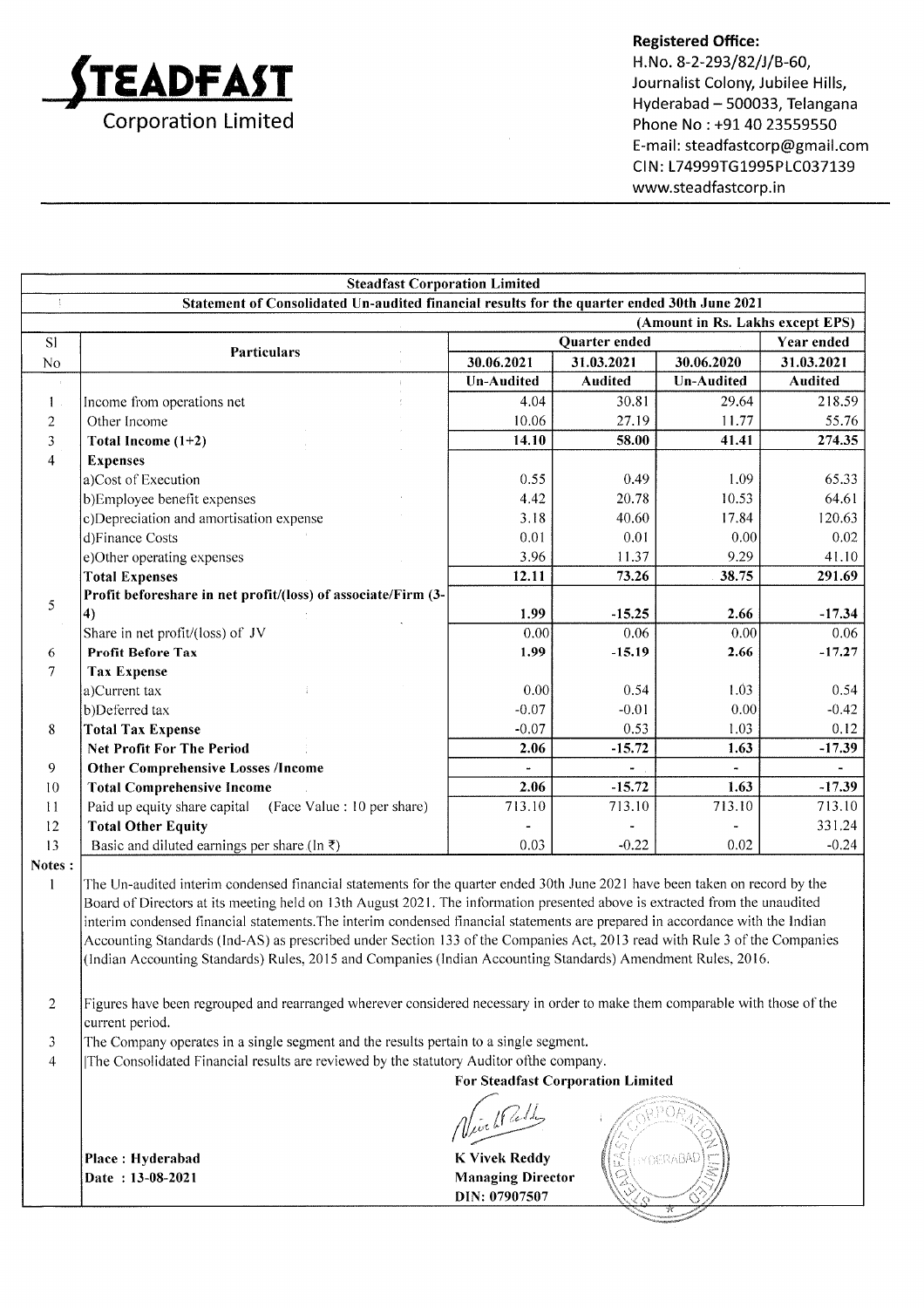

# RAMASAMY KOTESWARA RAO AND CO LLP

report on Statement of unaudited quarterly consolidated financial results under Regulation<br>The position of Statement of unaudited quarterly consolidated financial results under Regulation<br>The fitte Listing Regulations of S

To

Board of Directors of Steadfast Corporation Limited

We have reviewed the accompanying Statement of unaudited consolidated financial results of Steadfast Corporation Limited (!'the Parent") and its subsidiaries (the Parent and its subsidiaries together referred to as "the Group") for the quarter ended 30 June 2021 ("the Statement"), being submitted by the Parent pursuant to the requirements of Regulation 33 of the SEBI (Listing Obligations and Disclosure Requirements) Regulations, 2015, as amended ('Listing Regulations').

This Statement, which is the responsibility of the Parent's management and approved by the Parent's Board of Directors, has been prepared in accordance with the recognition and measurement principles laid down in Indian Accounting Standard 34 "Interim Financial Reporting" ("Ind AS 34"), prescribed under Section 133 of the Companies Act,2013, and other accounting principles generally accepted in India and in compliance with Regulation 33 of the Listing Regulations. Our responsibility is to express a conclusion on the Statement based on our review.

We conducted our review of the Statement in accordance with the Standard on Review Engagements (SRE) <sup>2410</sup> "Review of Interim Financial Information Performed by the Independent Auditor of the Entity", issued by the Institute of Chartered Accountants of India. A review of interim financial information consists of making inquiries, primarily of persons responsible for financial and accounting matters, and applying analytical and other review procedures. A review is substantially less in scope than an audit conducted in accordance with Standards on Auditing and consequently does not enable us to obtain assurance that we would become aware of all significant matters that might be identified in an audit. Accordingly, we do not express an audit opinion.

We also performed procedures in accordance with the circular issued by the SEBI under Regulation 33 (8) of the Listing Regulations, to the extent applicable.

The Statement includes the results of M/s. RAUS- SCL (JV), Hyderabad (Associate Entity)

Our opinion on the statements is not modified in respect if the above matters with respect to our reliance on the work done and the reports of the other auditors.

Attention is drawn to the fact that the figures for the 3 months ended 31 March 2021 as reported in these financial results are the balancing figures between audited figures in respect of the full previous financial year and the published year to date figures up to the third quarter of the previous financial year. The figures up to the end of the third quarter of previous financial year had only been reviewed and not subjected to audit.

Based on our review conducted and procedures performed as stated in paragraph above nothing has come to our attention that causes us to believe that the accompanying Statement, prepared in accordance with the recognition and measurement principles laid down in the aforesaid Indian Accounting Standard and other accounting principles generally accepted in India, has not disclosed the infornration required to be disclosed in terms of Regulation <sup>33</sup> of the Listing Regulations, including the rnanner in which it is to be disclosed, or that it contains any material misstatement.

For Ramasamy Koteswara Rao and Co LLP

Chartered Accountants

(Firm's Registration  $No.010396S/S200084$ )

Murali Krishna Reddy Telluri Partner (Membership No. 223022) UDIN: 21223022AAAAPN4505 Place: Hyderabad Date: l3-08-2021

SRI RAMCHANDRA ARCADE, D. No.8-2-293/82/JIII/573/M/ 1st Floor, Road No.82, Jubilee Hills, Hyderabad - 500096. Ph: 23394982/85, E-mail: rkandco@gmail.com, Website : www.rkandco.in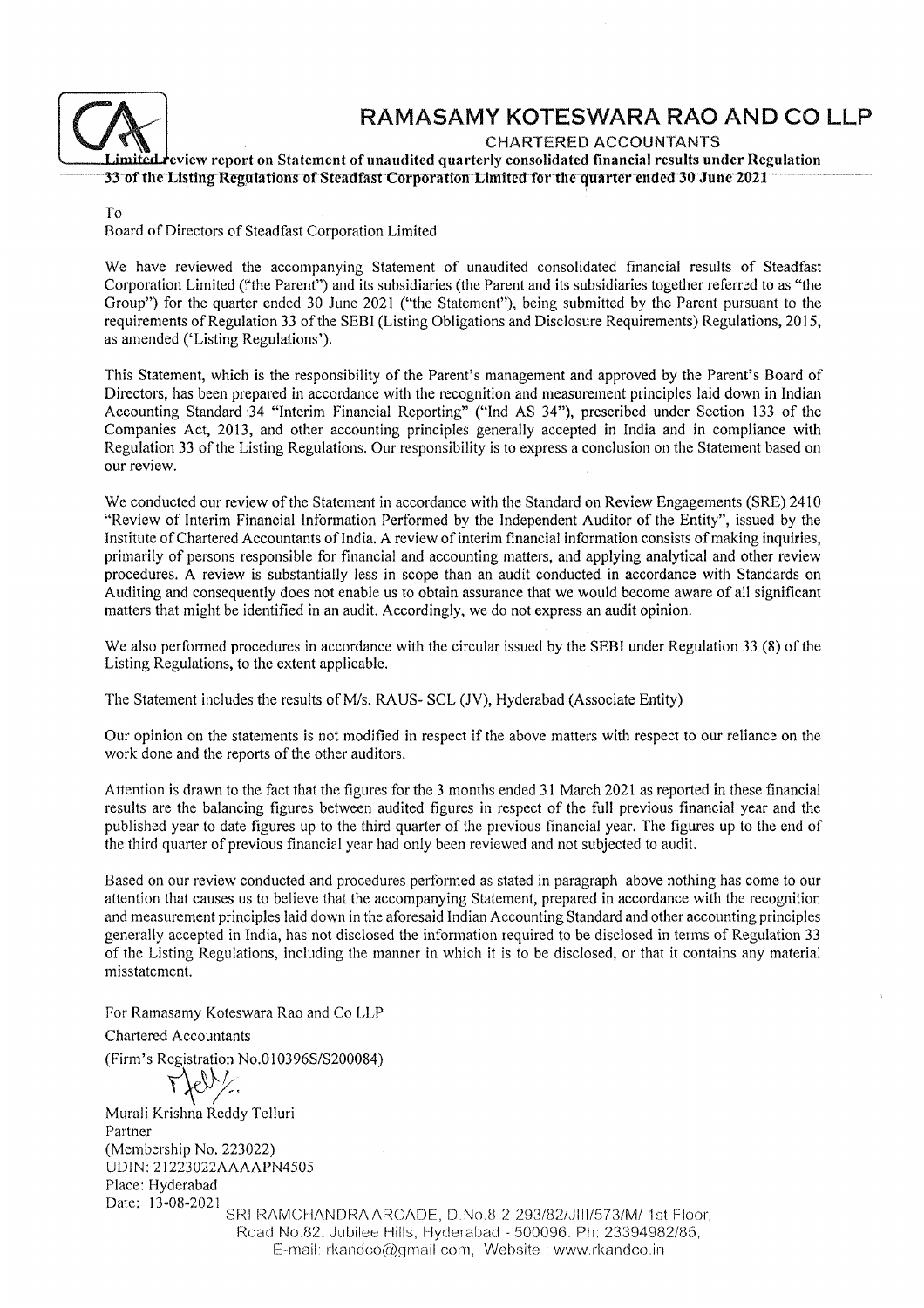

Registered Office:<br>
H. No. 8-2-293/82/J/B-60,<br>
Journalist Colony, Jubilee Hills,<br>
Hyderabad – 500033, Telangana Phone No : +91 40 23559550 E-mail: steadfastcorp@gmail.com CIN: L74999TG1995PLC037139 www.steadfastcorp.in

'i<

#### Dated: 13/08/2021

To,

The Head - Listing & Compliance Metropolitan Stock Exchange of India Ltd. (MSED Vibgyor Towers, 4th floor, Plot No C 62, G - Block, Opp. Trident Hotel, BandraKurla Complex, Bandra (E), Mumbai - 400 098

Dear Sir,

## Sub: Intimation under Regulation 30 of the SEBI (Listing Obligations and Disclosure Requirements) Regulations, 2015 with reference to SEBI Circular bearing reference no. SEBIIHO/CFD/CMDIICIRIP/2020/84 dated 20th Mav. 2020

We would like to inform you the impact of COVID-19 pandemic and ensuing nation-wide lockdown on the Company pursuant to Regulation 30 of the SEBI (Listing Obligations and Disclosure Requirements) Regulations, 20 I5.

| Disclosures on impact analysis of COVID-19 pandemic on Company's operations |                                                                                                                 |                                                                                                                                                                                                                                                                                                                                                                                                                   |  |
|-----------------------------------------------------------------------------|-----------------------------------------------------------------------------------------------------------------|-------------------------------------------------------------------------------------------------------------------------------------------------------------------------------------------------------------------------------------------------------------------------------------------------------------------------------------------------------------------------------------------------------------------|--|
|                                                                             | Impact of the Co VID-19 pandemic<br>on the business                                                             | During the first quarter the operations of the Company<br>was not impacted. Hence there was no impact on the<br>business of the Company                                                                                                                                                                                                                                                                           |  |
| 2                                                                           | Ability to maintain operations<br>including the factories/units/office<br>spaces functioning and closed<br>down | During the quarter the operations of the Company have<br>done. There was no barriers to operations of the<br>Company                                                                                                                                                                                                                                                                                              |  |
| 3                                                                           | Schedule, if any, for restarting the<br>operations                                                              | The registered Office was also opened during the quarter.<br>As stated above in Point 2.                                                                                                                                                                                                                                                                                                                          |  |
| $\overline{4}$                                                              | Steps taken to ensure smooth<br>functioning of operations                                                       | The Company issued COVID-19 alerts and guidelines<br>from time to time and adopted suitable measures to safe<br>guard the employees and for smooth functioning of<br>operations. The Company has taken adequate safety<br>measures including thermal checkup at entry level, self-<br>sanitizing, wearing masks within our premises, social<br>distancing and multiple levels of sanitizations at work<br>places. |  |

#### Disclosures on impact analvsis of COVID-19 pandemic on Company's operations

Estimation of the future impact of COVID- l9 on its operations All the safety measures are being followed on an ongoing basis to prevent the spread of virus. 5 basis to prevent the spread of virus. The Pandemic of Covid- l9 virus brought about disruptions in the Construction industry which **HYDE** 

Ninh Polls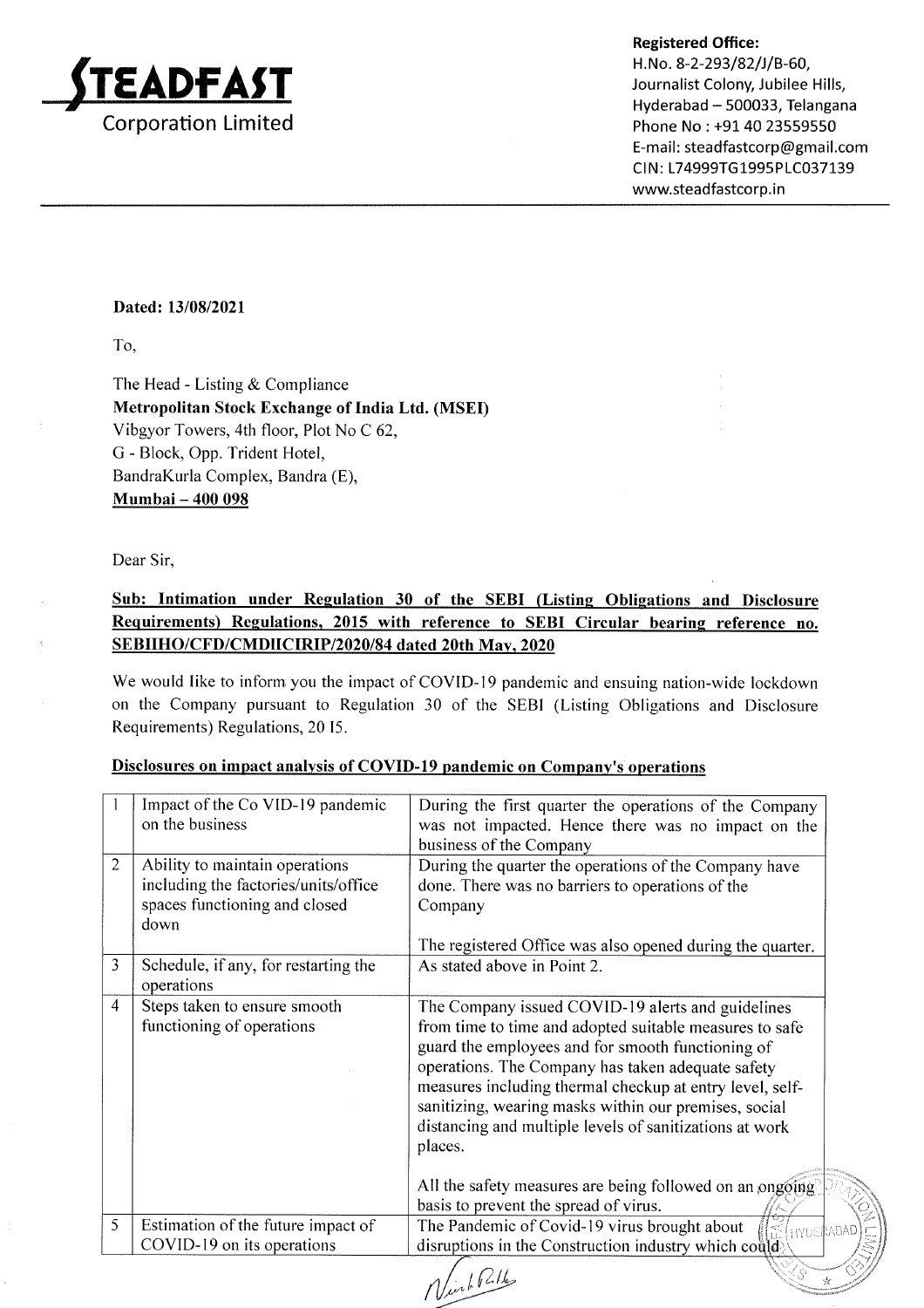|        |                                                                                                                                                           |                                                                    | have lasting impact operations.                                                                                                                                                                             |
|--------|-----------------------------------------------------------------------------------------------------------------------------------------------------------|--------------------------------------------------------------------|-------------------------------------------------------------------------------------------------------------------------------------------------------------------------------------------------------------|
|        |                                                                                                                                                           |                                                                    | And we have fixed incomes on interests and hire<br>vehicles. There was no impact on revenues of the<br>Company.                                                                                             |
| 6      |                                                                                                                                                           | Details of impact of CoVID-19 on our Company:                      |                                                                                                                                                                                                             |
|        | a                                                                                                                                                         | Capital and financial resources                                    | Barring the affect of the reduction of revenues and<br>attendant profits during and after lock down, the<br>Company does not envisage material impact on its<br>financial resources or on Capital deployed. |
|        | $\mathbf b$                                                                                                                                               | Profitability                                                      | The profitability would be impacted to the extent of loss<br>of production and revenues, during the lock down period<br>and on future earnings the judgment of which is<br>subjective at this stage.        |
|        | $\mathbf c$                                                                                                                                               | Liquidity position                                                 | No material impact on Company's liquidity position                                                                                                                                                          |
|        | d                                                                                                                                                         | Ability to service debt and other<br>of its financing arrangements | The Company have adequate leverage for the size of its<br>operations.                                                                                                                                       |
|        | e                                                                                                                                                         | Assets                                                             | $\overline{N}$ o impact.                                                                                                                                                                                    |
|        | $\mathbf f$                                                                                                                                               | Internal financial reporting and<br>control                        | Not affected.                                                                                                                                                                                               |
|        | g                                                                                                                                                         | Supply chain                                                       | There was no disruption in relation to<br>Logistics/supply chain during quarter.                                                                                                                            |
|        | h                                                                                                                                                         | Demand for its products/<br>services                               | There has been a slowdown in the construction industry<br>during the lock down, migrant labour availability for<br>construction activity etc.                                                               |
|        |                                                                                                                                                           |                                                                    | However, there no impact on demand for Company at<br>this point of time.                                                                                                                                    |
| $\tau$ | Existing contracts/agreements where<br>non-fulfilment of the obligations by<br>any party will have significant<br>impact on the listed entity's business. |                                                                    | There are no such contracts which could give rise to<br>mandatory obligations and so penalties etc. in any of the<br>Company's business transactions.                                                       |
| 8      | Other relevant material updates about<br>There are no other material updates.<br>the listed entity's business                                             |                                                                    |                                                                                                                                                                                                             |

This is for your information and records. Thanking you, Yours faithfully, For Steadfast Corporation Limited

،<br>مسلمان  $\lambda$ 

Managing Director DIN-07907507 Reddy